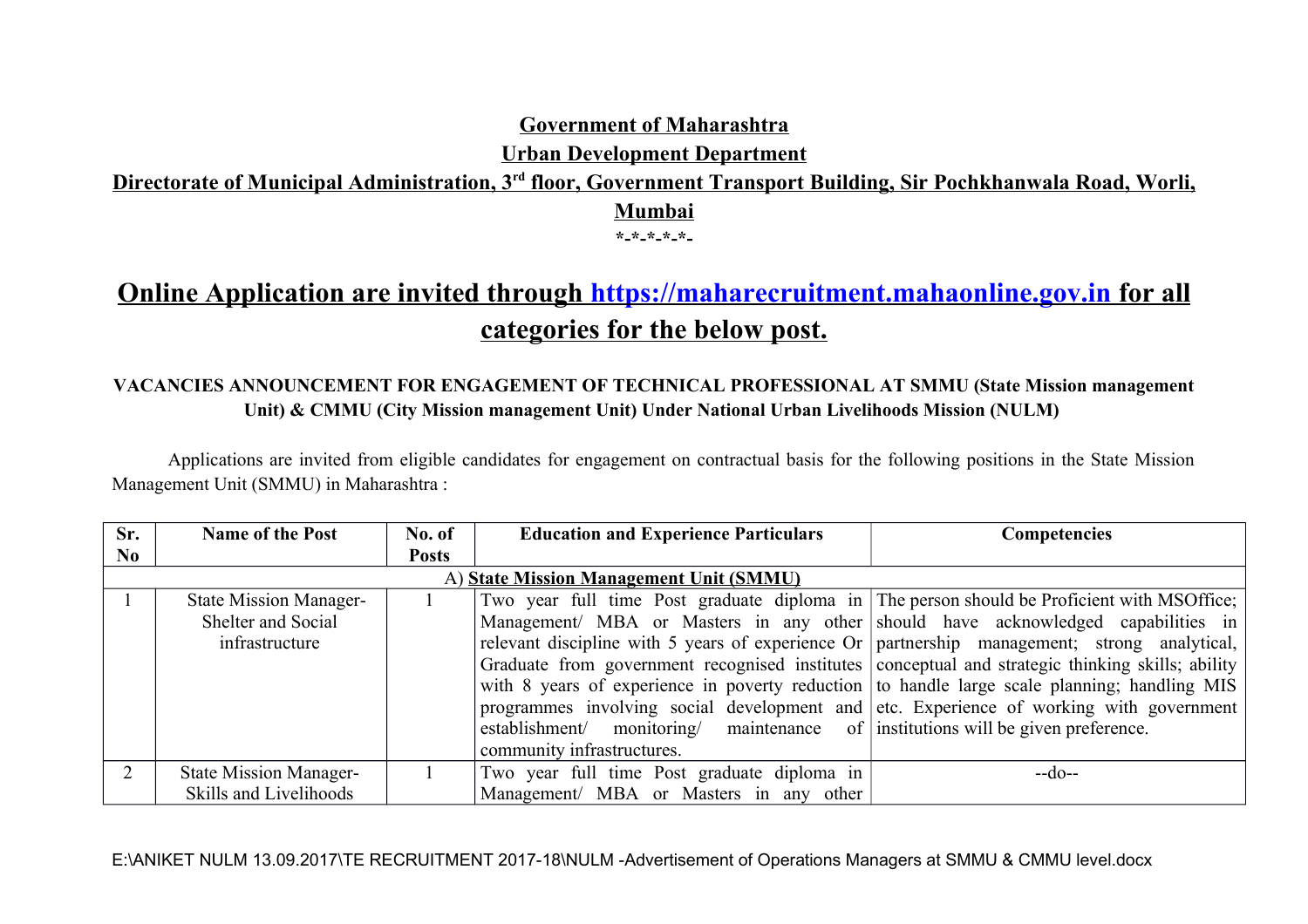|                |                                                                             | relevant discipline with 5 years of experience Or<br>Graduate from government recognised institutes<br>with 8 years of experience in implementation of<br>skill training and placement programmes with<br>considerable size and scale                                                                                                                                                                                                                                 |                                                                                                                                                                                                                                                                                     |
|----------------|-----------------------------------------------------------------------------|-----------------------------------------------------------------------------------------------------------------------------------------------------------------------------------------------------------------------------------------------------------------------------------------------------------------------------------------------------------------------------------------------------------------------------------------------------------------------|-------------------------------------------------------------------------------------------------------------------------------------------------------------------------------------------------------------------------------------------------------------------------------------|
| $\overline{3}$ | <b>State Mission Manager-</b><br>Financial Inclusion & Micro<br>Enterprises | Two year full time Post graduate diploma in<br>Management/ MBA or Masters in any other<br>relevant discipline with 5 years of experience Or<br>Graduate from government recognised institutes<br>with 8 years of experience in dealing with credit<br>linkages, social security and/or micro enterprises<br>promotion in poverty reduction programmes/<br>financial institutions.                                                                                     | $-do-$                                                                                                                                                                                                                                                                              |
| 4              | <b>State Mission Manager-</b><br>MIS & ME                                   | Two year full time Post Graduate diploma /<br>Masters in Computer Science, M.Sc. (computer<br>science), B.Tech (computer science) or MCA from<br>government recognized institute/ university with at preparation of reports; Proficient with Project<br>least 5 years of experience in designing and<br>implementation of MIS and ME for large<br>development projects, preferably poverty reduction<br>project and full understanding of Data Analysis<br>Technique. | The person should have, in addition to the<br>competencies mentioned is sr. no.1, very good<br>documentation skills and should be very good at<br>Management software; Database Management<br>systems; website development and management                                           |
| 5              | <b>State Mission Manager-HR</b><br>& Capacity Building                      | Two year full time Post graduate diploma in The person should have, in addition to the<br>Management/ MBA or Masters in any other<br>relevant discipline with 5 years of experience Or<br>Graduate from government recognised institutes<br>with 8 years of experience in staff recruitment,<br>training and capacity building work with state<br>level projects                                                                                                      | competencies<br>mentioned<br>$\frac{1}{1}$<br>sr.<br>no.1,<br>acknowledged<br>capabilities<br>client<br>1n<br>management; excellent negotiation<br>skills;<br>ability to handle large scale recruitment;<br>developing a theme based capacity<br>building strategy and modules etc. |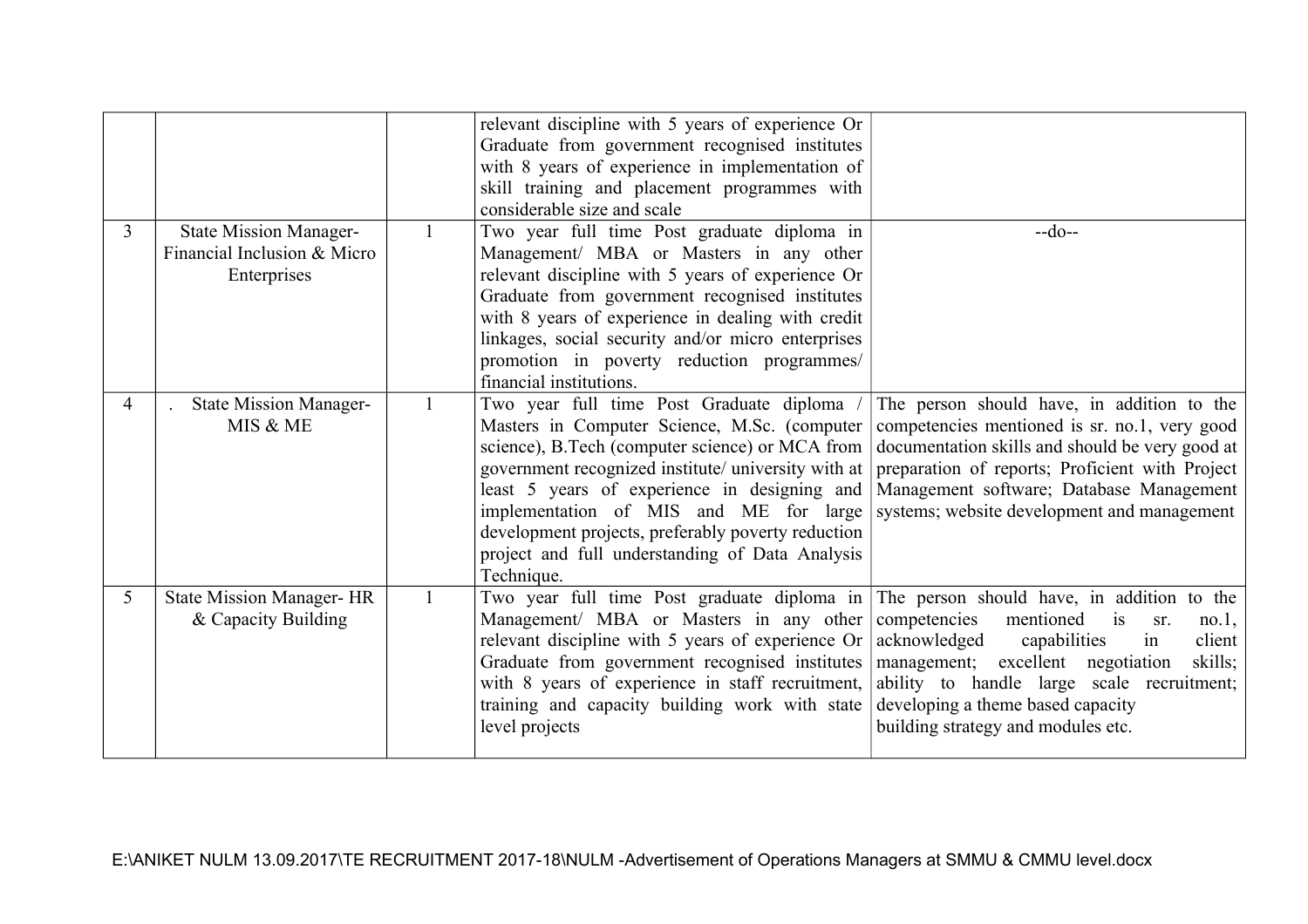#### A) **State Mission Management Unit (SMMU)**

#### **I. Scope of work**

The person selected for these positions will assist the State Mission Director, DAY-NULM. The position is a contractual engagement, initially for two years. Renewal of contract is done every two years based on performance appraisal. The incumbent will directly report to the State Mission Director, DAY-NULM. S/he will work closely with and support the teams at the city level responsible for respective component of DAY-NULM. The person will need to travel extensively to NULM cities of the state. The person should have good command on writing and speaking both English and Marathi language.

The last date for submission of applications is **07.10.2017**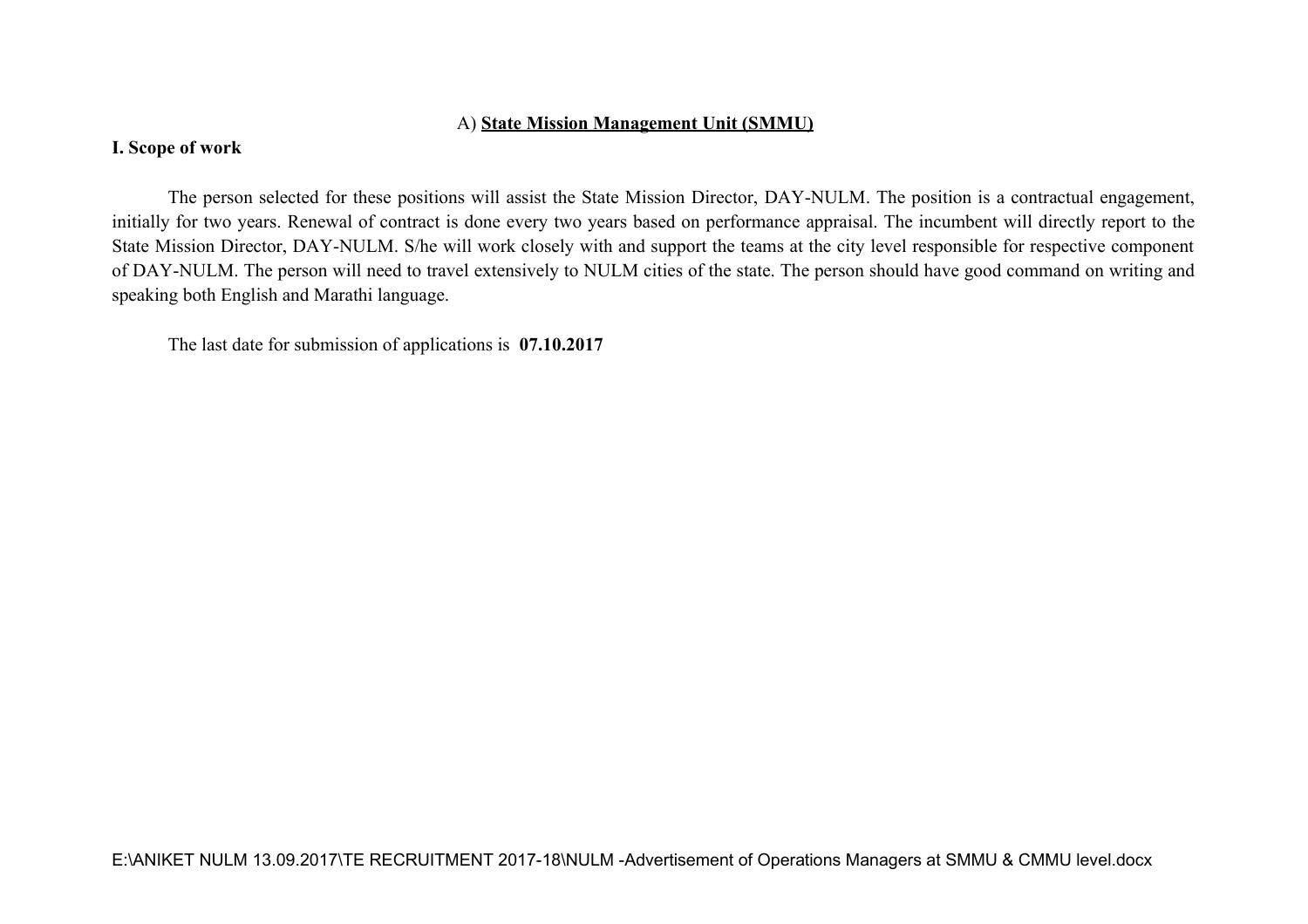## **Terms of Conditions:**

The positions are purely contractual in nature and co-terminus with the project;

- 1. All the successfully recruited Technical Experts will be given an initial contract for a two years period which will consist of probation for a period of 6 months from the date of joining. If performance is not satisfactory during the probation period, concerned competent authority may take suitable action, including termination of the services of the Technical Experts by giving a notice period of at least one month.
- 2. The performance of the Technical Experts at all SMMUs may be reviewed against their key responsibility areas and on the annual action plan by their respective reporting officers at the end of two year period. Based on the satisfactory performance, Technical Experts may be eligible for renewal of their contract.
- 3. The appointment will be consolidated gross emoluments of Rs. 60,000 /-per month for SMMU level posts.
- 4. Rates of T.A.&D.A. for travel, accommodation, and food etc. for Technical Experts will be fixed by SMMU/SULM for visits to ULBs and mission purpose.
- 5. Other terms & condition of contract will be as per contract agreement.

## **Instruction for filling Online Application form**

- 1. Candidates can fill forms online on **[https://maharecruitment.mahaonline.gov.in](https://maharecruitment.mahaonline.gov.in/)** from **16.09.2017 to 07.10.2017**
- 2. Candidates need to create their profile on maharecruitment portal.
- 3. Necessary instruction for filling the application form & profile are provided on home page on maharecruitment portal. Under the title "Instruction set to online application process"
- 4. Candidates can avail the facility of submission of online application form at Maha Eseva Kendra by paying respective charges.
- 5. After completing the profile candidates need to select the post which he need to apply for by clicking on the post.
- 6. Candidates can pay above mentioned non refundable fee through
	- a. Net Banking
	- b. Credit Card
	- c. Debit Card
	- d. State Bank of India Challan
	- e. PayTm
- 7. The application link for filling the application form will be closed on **07.10.2017 at 23.59 hrs**. Candidates are required to pay the respective fee or generate challan (in case of payment through SBI Challan)  $\&$  shall ensure to take the copy of payment receipt or challan before the end date of application.
- 8. Candidates who opt payment through SBI challan shall required to pay the same during the working hours of any SBI Branch till the last date.
- 9. Payment done after the last date shall not be consider as valid & no refund for the same will be granted.